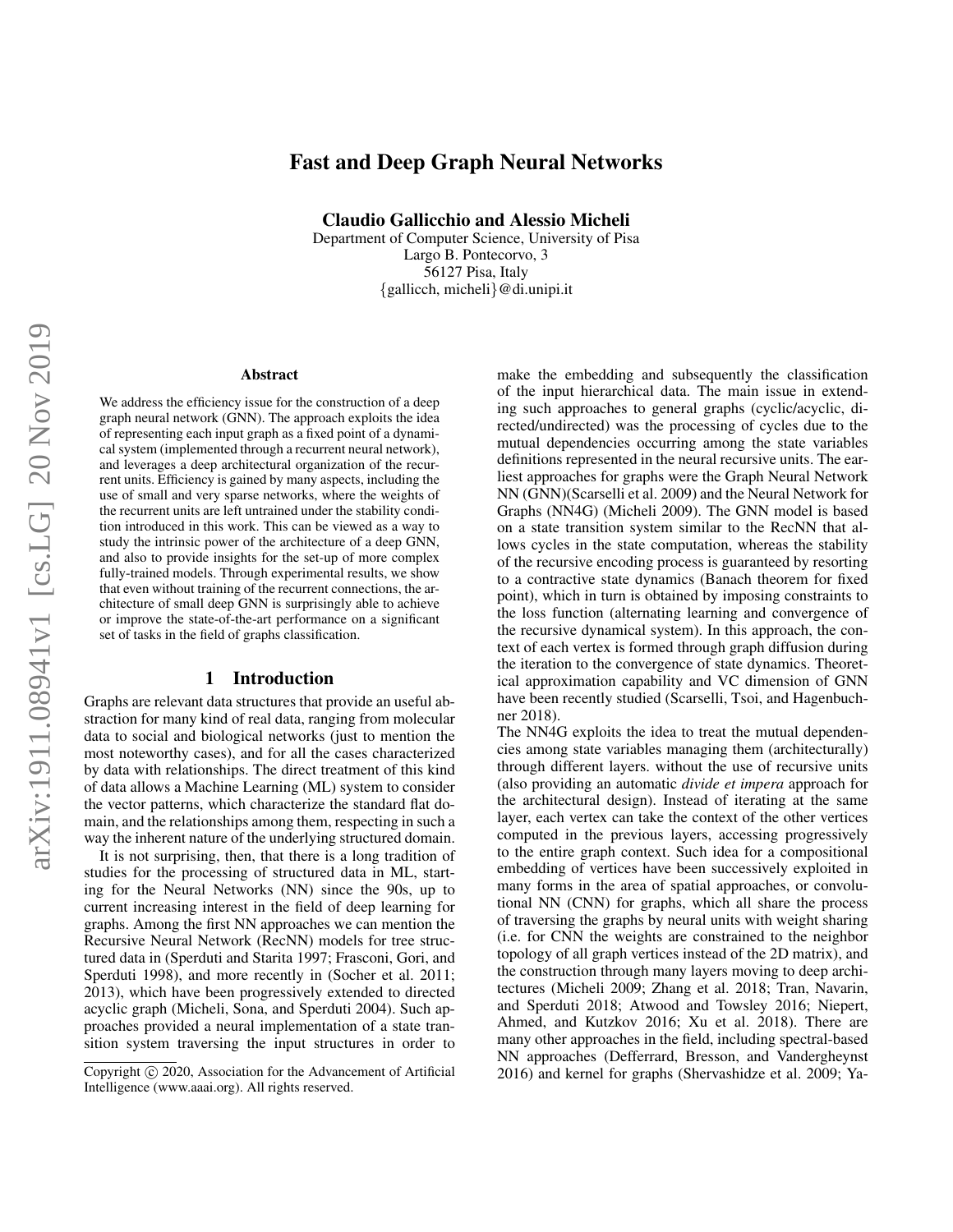nardag and Vishwanathan 2015; Vishwanathan et al. 2010; Neumann et al. 2016; Shervashidze et al. 2011).

Summarizing, and following the general trend, learning in structured domains has progressively moved from flat to more structured forms of data (sequences, trees and up to general graphs), while NN models have been extended from shallow to deep architectures, allowing a multi-level abstraction of the input representation. Unfortunately, both aspects imply a high computational cost, highlighting the need to move toward deep *and* efficient approaches for graphs.

For the case of sequences and trees, the Reservoir Computing (RC) paradigm provides an approach for the efficient modeling of recurrent/recursive models based on the use of fixed (randomized) values of the recurrent weights under stability conditions of the dynamical system (Echo State Property - ESP) (Jaeger and Haas 2004; Gallicchio and Micheli 2013). Advantages for a deep construction of RC models in the sequential domain have been analyzed under different points of view, including the richness of internal representations, the occurrence of multiple time-scales (following the architectural hierarchy) and the competitive empirical results, see, e.g., (Gallicchio, Micheli, and Pedrelli 2018). Extension of the RC to graphs (Gallicchio and Micheli 2010) follows the line of GNN, whereas the stability condition is inherited by the contractivity of the reservoir dynamics (ESP). However, the extension of such approaches to multilayer architectures is still unexplored for general graphs.

Following all these lines, the aim of this work is to provide an approach to graph classification, called Fast and Deep Graph Neural Network (FDGNN), which combines: (i) the capability of stable dynamic systems (in the class of GNN models) for the *graphs embedding*, (ii) the potentiality of a *deep* organization of the GNN architecture (providing hierarchical abstraction of the input structures through the architectural layers), and (iii) the extreme *efficiency* of a randomized neural network, i.e. a model without training of the recurrent units.

The central idea is to exploit the fixed point of the recursive/dynamical system to represent (or *embed*) the input graphs. In particular, once the states have been computed for all graph vertices, iterating the state transition function until convergence, such information is exploited for the graph embedding and then projected to the model output, which in turn is implemented as a standard layer of trained neural units.

The efficiency issue will be addressed also in terms of sparse connections and a relative small number of units compared to the typical setting of RC models or compared to the number of free-parameters of fully-trained approaches. It is worth to note that, since that free-parameters of the embedding part do not undergo a training process, the model also provides a tool to investigate the inherent (i.e. independent from learning) architectural effect of layering in GNN. Hence, such investigation can also provide insights for the set-up of more complex fully-trained models.

The paper also includes a theoretical analysis of the condition for the stability of the neural graph embedding in deep GNN architectures. The experimental analysis includes a significant set of well-known benchmarks in the field of graph classification, hence enabling a thorough comparison with recent approaches at the state-of-the-art.

## 2 Proposed Method

Preliminaries on graphs. In this paper we deal with graph classification problems. A graph  $G$  is represented as a tuple  $G = (V_G, E_G)$ , where  $V_G$  is the set of vertices (or nodes) and  $E \subseteq V_G \times V_G$  is the set of edges. The number of vertices in  $G$  is denoted by  $N_G$ . The connectivity among the vertices in a given graph  $G$  is represented by the adjacency matrix  $\mathbf{A}_G \in \mathbb{R}^{N_G \times N_G}$ , where  $\mathbf{A}_G(i,j) = 1$  if there is an edge between vertex i and vertex j, and  $A_G(i, j) = 0$ otherwise. Although the proposed FDGNN approach can be used to process both directed and undirected graphs, in what follows we assume undirected graph structures, i.e., graphs for which the adjacency matrix is a symmetric matrix. The set of vertices adjacent to  $v \in V_G$  is the neighborhood of v, i.e.,  $\mathcal{N}(v) = \{v' \in V_G : (v, v') \in E_G\}$ . We use k to indicate the degree of a set of graphs under consideration, i.e. the maximum among the sizes of the neighborhoods of the vertices. Each vertex  $v$  is featured by a label, denoted by  $\mathbf{l}(v)$ , and which we consider to lie in a real vector space. When considering input graphs, we use  $I$  to denote the size of vertex labels, i.e.,  $\mathbf{l}(v) \in \mathbb{R}^{\mathcal{T}}$ . In what follows, when the reference to the graph in question is unambiguous, we drop the subscript  $G$  to ease the notation.

The neural encoding process. The proposed FDGNN model is based on constructing progressively more abstract neural representation of input graphs by stacking successive layers of GNNs. Crucially, and differently from the original formulation by the proponents of GNN (Scarselli et al. 2009), in FDGNN the parameters of each layers (i.e., the weights pertaining to the hidden units) are left untrained after initialization under stability constraints.

We use  $L$  to denote the number of layers in the architecture. Then, for each layer  $i = 1, \ldots, L$ , the developed neural embedding (or state) for vertex v is indicated by  $\mathbf{x}^{(i)}(v)$ . This is computed by the state transition function in layer  $i$ , which is implemented by neurons featured by hyperbolic tangent non-linearity, as follows:

$$
\mathbf{x}^{(i)}(v) = \tanh\left(\mathbf{W}_I^{(i)}\mathbf{u}^{(i)}(v) + \sum_{v' \in \mathcal{N}(v)} \mathbf{W}_H^{(i)}\mathbf{x}^{(i)}(v')\right),\tag{1}
$$

where, in relation to the given layer i,  $\mathbf{u}^{(i)}(v) \in \mathbb{R}^{U^{(i)}}$  is the input,  $\mathbf{W}_{I}^{(i)} \in \mathbb{R}^{U^{(i)} \times H^{(i)}}$  is the input weight matrix that modulates the influence of the input on the representation, and  $\mathbf{W}_{H}^{(i)} \in \mathbb{R}^{H^{(i)} \times H^{(i)}}$  is the recursive weight matrix that determines the influence of the neighbors representations in the embedding computed for v. Here, we use  $U^{(i)}$  and  $H^{(i)}$ , respectively, to denote the dimension of the input and embedding representations. Moreover, here, and in the rest of the paper, references to bias terms are dropped in the equations for the ease of notation. For all vertices  $v$ , the embeddings  $\mathbf{x}^{(i)}(v)$  are inizialized to zero values for all i. Following the layered construction, for every vertex  $v$  in the input graph, the input information for the first layer is given by the label attached to v, i.e.,  $\mathbf{u}^{(1)}(v) = \mathbf{l}(v)$  (and  $U^{(1)} = I$ ).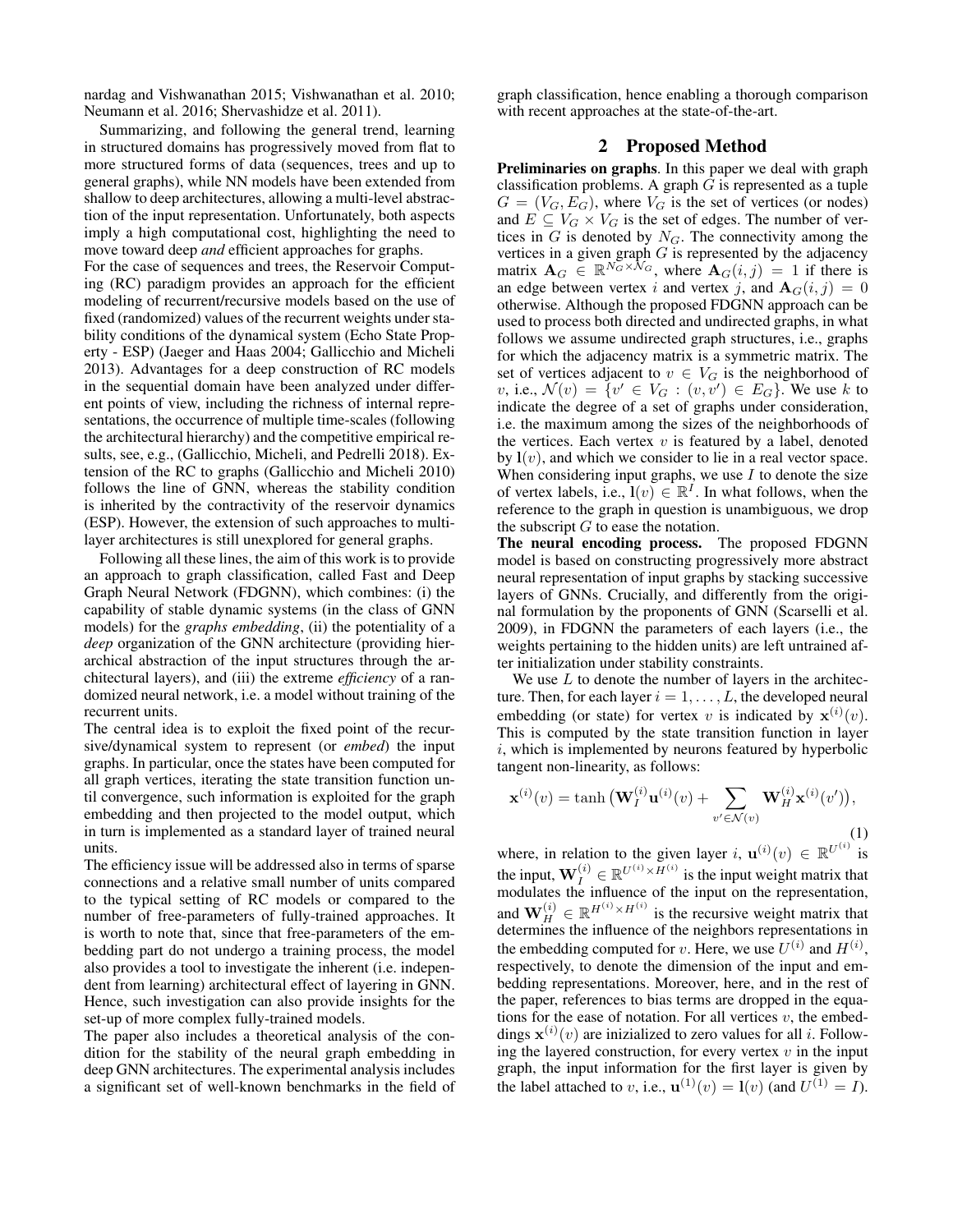For successive layers  $i > 1$ , the role of input information for vertex  $v$  is played by the embedding developed for  $v$ by the previous layer in the stack, i.e.,  $\mathbf{u}^{(i)}(v) = \mathbf{x}^{(i-1)}(v)$ (and  $U^{(i)} = H^{(i-1)}$ ). From the perspective of the analysis recently introduced in (Xu et al. 2018), FDGNN uses a neighborhood aggregation scheme that corresponds to a sum operator with untrained weights (summation term in eq. 1). Figure 1 shows the deep encoding process focused on a vertex  $v$  of the input graph.



Figure 1: Deep encoding process implemented by FDGNN.

For any given layer  $i \in \{1, \ldots, L\}$ , the same state transition function in eq. 1 is applied in correspondence of every vertex  $v$  of an input graph. The resulting operation can be conveniently and more compactly represented by resorting to a collective notation for the input and the embedding information, i.e., using  $\mathbf{U}^{(i)} \in \mathbb{R}^{U^{(i)} \times N}$  and  $\mathbf{X}^{(i)} \in \mathbb{R}^{H^{(i)} \times N}$ to column-wise collect respectively the input vectors  $\mathbf{u}^{(i)}(v)$ and the embeddings  $\mathbf{x}^{(i)}(v)$ , for every  $v \in V$ . In this way, the operation of the  $i$ -th hidden layer in the FDGNN architecture can be described by means of a function  $F^{(i)}$ :  $\mathbb{R}^{U^{(i)} \times N} \times \mathbb{R}^{H^{(i)} \times N} \to \mathbb{R}^{H^{(i)} \times N}$ , defined as follows:

$$
\mathbf{X}^{(i)} = F^{(i)}(\mathbf{U}^{(i)}, \mathbf{X}^{(i)}) = \tanh(\mathbf{W}_I^{(i)} \mathbf{U}^{(i)} + \mathbf{W}_H^{(i)} \mathbf{X}^{(i)} \mathbf{A}).
$$
\n(2)

In case of mutual dependencies among the vertices in the input graph (e.g., in the presence of cyclic substructures or of undirected connections) the application of eq. 2 (or, equivalently of eq. 1 in a vertex-wise fashion), might not admit a unique solution, i.e, a valid graph embedding representation. It is then useful to study eq. 2 as the iterated map that rules a discrete-time non-linear dynamical system, where  $X^{(i)}$ plays the role of state information, and  $\mathbf{U}^{(i)}$  acts as the driving input. To ensure the uniqueness of the developed neural representations, it is important that the system described by eq. 2 is asymptotically stable, i.e., it converges to a unique fixed point upon repeated iteration. The system dynamics

are parametrized by the weight values in  $\mathbf{W}_I^{(i)}$  and  $\mathbf{W}_H^{(i)}$ , which play a fundamental role in characterizing the resulting dynamical behavior. In the standard GNN formulation, the neural network alternates phases of state relaxation and learning of  $\mathbf{W}_I^{(i)}$  and  $\mathbf{W}_H^{(i)}$  subject to contractive constraint employed through a penalizer term in the loss function for gradient descent (Scarselli et al. 2009). In this paper, instead of employing a costly (and possibly long) constrained training process, we study stability conditions for the parameters in eq. 2, and initialize them accordingly. After initialization, the weights in  $\mathbf{W}_I^{(i)}$  and  $\mathbf{W}_H^{(i)}$  are left untrained, resulting in a graph encoding process that is extremely faster than that of classical GNNs, and is able to develop rich neural embeddings in a hierarchical fashion. The stability conditions for FDGNN initialization are described in depth in Section 2.1. As a further characterizing aspect of the proposed approach, we make use of a *sparse* design for both matrices  $\mathbf{W}_{H}^{(i)}$  and  $\mathbf{W}_I^{(i)}$ . In particular, for every neuron in each hidden layer, we have only a constant number  $C$  of connections from the previous layer (or from the input, for the first hidden layer), and of recurrent connections from the same layer. Note that the topology of the hidden layer architecture, i.e. the pattern of connectivity among the neurons, does not need to be related to the topology of the input graph. In particular, each neuron takes inputs from all the neighbour vertices embeddings (up to the degree  $k$ ) from a number of neurons depending on  $C$  (that controls the sparsity of connectivity in the NN layer). The topology of the input graph is hence preserved by the embedding process.

Based on the above described formulation, for any given input graph, the FDGNN encoding process proceeds as follows. The state transition that rules the first hidden layer, i.e.,  $F^{(1)}$ , is iterated until convergence to its fixed point, i.e.,  $X^{(1)}$ , driven by the vertices labels information as external input. Then, the same operation is repeated for the second layer, whose dynamics are ruled by  $F^{(2)}$  and driven by  $\mathbf{X}^{(1)},$ which now plays the role of input. This process goes on until the last layer  $L$  is reached, and its state transition function  $F^{(L)}$  converges to its fixed point  $X^{(L)}$ . At each layer, the process of convergence to the fixed point is stopped whenever the distance between the states in successive iterations is below a threshold  $\epsilon$ , or a maximum number of iterations  $\nu$ is reached.

Output computation. For a given graph, the output of FDGNN is computed by means of a simple readout layer that combines the neural representations developed by the last hidden layer of the architecture, as follows:

$$
\mathbf{y} = \mathbf{W}_Y \tanh\left(\mathbf{W}_{\varphi} \sum_{v \in V} \mathbf{x}^{(L)}(v)\right),\tag{3}
$$

where the argument of the hyperbolic tangent non-linearity expresses a combination of the embeddings computed in the last hidden layer for all the vertices in the graph, modulated by a projection matrix  $\mathbf{W}_{\varphi} \in \mathbb{R}^{P \times H^{(i)}}$ . Finally,  $\mathbf{W}_Y \in \mathbb{R}^{Y \times \bar{P}}$  is the output weight matrix, where  $\mathbb{R}^Y$  is the output space. In this work, elements in  $W_{\varphi}$  are randomly initialized from a uniform distribution and then are re-scaled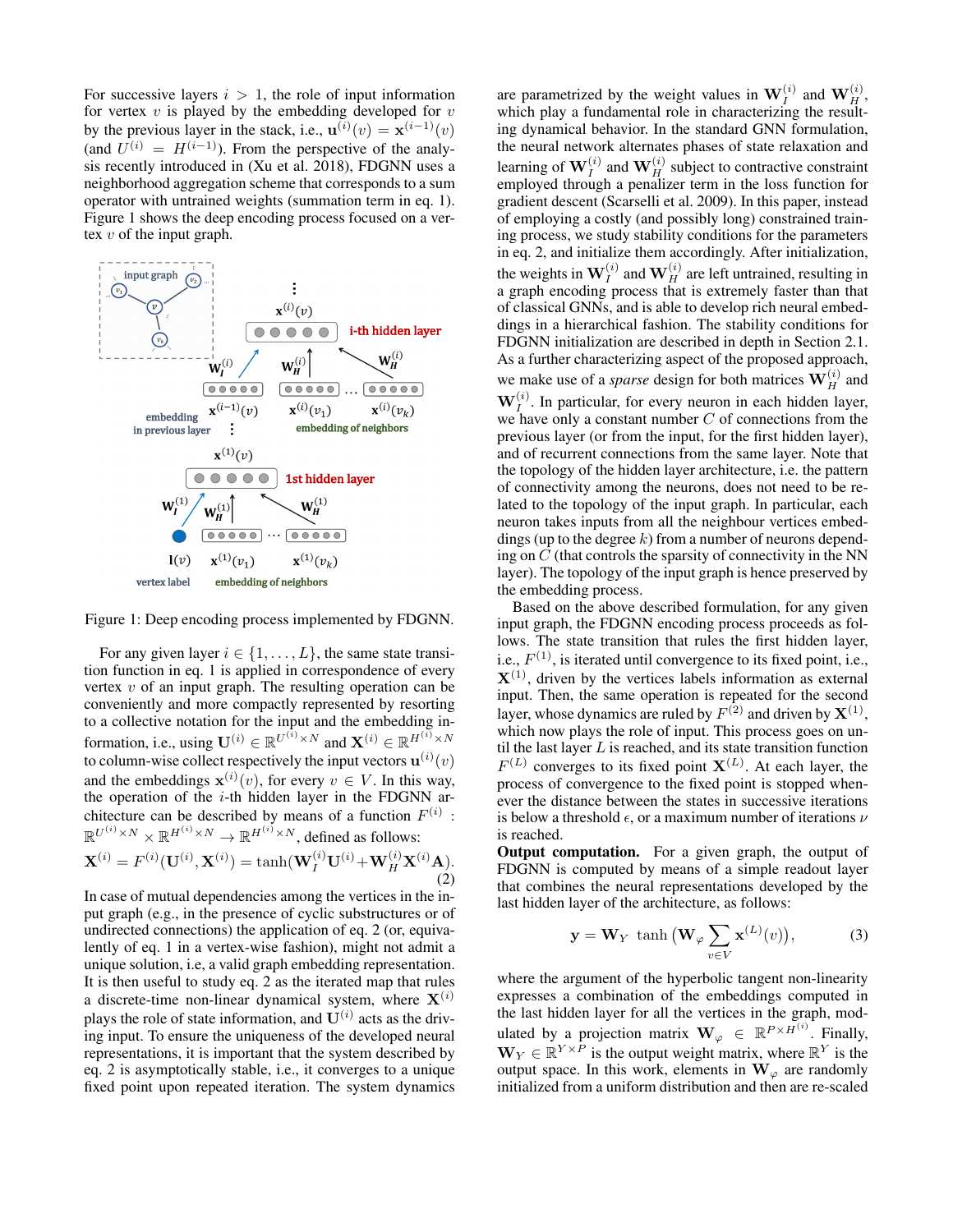and controlled to have unitary  $L_2$ -norm. The elements in  $W<sub>Y</sub>$  are the only free parameters of the model that undergo a training process, and are adjusted based on the training set. In the vein of RC approaches, training of the output weights is performed in closed form, exploiting the resulting convexity of the learning problem. This is performed by using Tikhonov regularization as described in (Lukoševičius and Jaeger 2009). The readout operation implemented by eq. 3 can be seen as the application of a sum-pooling (or aggregation) operation, followed by a randomized non-linear basis expansion, and finally by a layer of trained linear neurons.

#### 2.1 Stability Conditions for Graph Embedding

We study dynamical stability of the system implemented by each hidden layer of a GNN, as reported in eq. 2. Here we focus our analysis on a generic layer  $i$  of the architecture, and drop the  $(i)$  superscript in the mathematical objects for the ease of notation. Accordingly, the dynamics under consideration are governed by the non-linear map  $F$  that, given the input for the layer U, and an initial state  $X_0$  (set to zero values), is iterated until convergence to the fixed-point solution, i.e. to the attractor of the dynamics.

Here we use  $F_t$  to denote the t-th iterate of  $F$ , and  $X_t$  to indicate the state after t iterations, i.e.,  $\mathbf{X}_t = F(\mathbf{U}, \mathbf{X}_{t-1}) = F(\mathbf{U}, F(\mathbf{U}, \mathbf{X}_{t-2})) = \dots$  $F(\mathbf{U}, F(\mathbf{U}, F(\ldots(F(\mathbf{U}, \mathbf{X}_0))\ldots)))$ . In the following, we assume that input and state spaces are compact sets, moreover we use  $\|\cdot\|$  to indicate  $L_2$ -norm, and  $\rho(\cdot)$  to indicate the spectral radius<sup>1</sup>. In order to develop a valid neural representation of input graphs, we require the system ruled by  $F$  to be globally asymptotically stable, according to the following definition of *Graph Embedding Stability* (GES).

Definition 1 (Graph Embedding Stability (GES)). *For every input*  $U$  *to the current layer, and for every*  $X_0$ ,  $Z_0$  *initial states for the neural embeddings in the current layer, it results that:*

$$
||F_t(\mathbf{U}, \mathbf{X}_0) - F_t(\mathbf{U}, \mathbf{Z}_0)|| \to 0 \quad as \quad t \to \infty. \tag{4}
$$

GES in Definition 1 essentially says that irrespective of the initial conditions, the developed neural encoding for the same input graph should be unique. Perturbations should vanish as the convergence process proceeds, and the resulting graph encoding is robust. The property expressed by the GES can be also seen as a generalization of the ESP commonly imposed in the context of RC (Jaeger and Haas 2004). In the same vein as studies in RC, here we provide two conditions for the GES of the hidden layers in deep GNN, one sufficient, expressed by Theorem 1, and one necessary, expressed by Theorem 2.

Theorem 1 (Sufficient condition for GES). *For every input* U *to the current layer, if*  $\|\mathbf{W}_H\|$   $k < 1$  *then* F *has dynamics that satisfy the GES.*

Theorem 2 (Necessary condition for GES). *Assume that a* k*-regular graph with null vertices labels is an admissible input for the system. If* F *has dynamics that satisfy the GES then*  $\rho(\mathbf{W}_H)$   $k < 1$ .

The proofs of both Theorems 1 and 2 are reported in the Supplementary Material.

Theorems 1 and 2 provide a grounded way for stable initialization of hidden layers' in FDGNN. In particular, the sufficient condition corresponds to a contractive setting of the neural dynamics for every possible input, and hence could be too restrictive in practical applications. Accordingly, we adopt the condition implied by Theorem 2 to initialize the weights in the hidden layers of the FDGNN, generalizing a common practice in the RC field (Jaeger and Haas 2004). As such, for every layer  $i = 1, \ldots, L$ , weight values in  $\mathbf{W}_{H_{\perp}}^{(i)}$  are first randomly chosen from a uniform distribution in  $[-1, 1]$  and then re-scaled to have an effective spectral radius  $\rho^{(i)} = \rho(\mathbf{W}_H^{(i)})$  k, such that  $\rho^{(i)} < 1$ . As pertains to the input matrices  $W_I^{(i)}$ , their values are randomly sampled from a uniform distribution in  $[-\omega^{(i)}, \omega^{(i)}]$ . The value of  $\omega^{(i)}$  acts as input scaling for  $i = 1$ , and as inter-layer scaling for  $i > 1$ . We treat  $\rho^{(i)}$  and  $\omega^{(i)}$  as hyper-parameters.

#### 2.2 Computational Cost

For any given input graph, the cost of the graph embedding process at layer  $i$  is that of the iterated application of eq. 2. Assuming H hidden neurons, and exploiting the sparse connectivity in the hidden layer matrices, each iteration requires  $\mathcal{O}((C + k + N) H)$ . As such, the entire process of graph embedding for the whole architecture has a cost that is given by  $\mathcal{O}(L \nu (C + k + N) H)$ , which scales linearly with the number of neurons, with the number of layers, with the degree, and with the number of vertices (i.e., the size of the input graph). Strikingly, the cost of the encoding is the same for both training and test, as the internal weights do not undergo a training process and hence no additional cost for training is required. This leads to a clear advantage in comparison to fully trained NN models for graphs. Besides, the efficiency of the proposed approach is comparable to the Weisfeiler-Lehman graph kernel (Shervashidze et al. 2011), one of the most known and fastest kernels for graphs, whose cost scales linearly with the number of vertices and edges.

The efficiency of FDGNN emerges also in the process of output computation, which is performed by a simple readout tool. This can be trained efficiently using direct methods, and generally is less expensive than training alternative readout implementations requiring gradient descent learning possibly through multiple layers (e.g., as in NNs for graphs), or support vector machines (e.g., as in kernel for graphs).

## 3 Experiments

We experimentally assess the proposed FDGNN model on several benchmark datasets for graph classification, in comparison to state-of-the-art approaches from literature.

Datasets. We consider 9 graph classification benchmarks from the areas of cheminformatics and social network analysis. All the used datasets are publicly available online (Kersting et al. 2016). In the case of cheminformatics datasets, input graphs are used to represent chemical compounds, where vertices stand for atoms and are labeled by the atom type (represented by one-hot encoding), while edges be-

<sup>&</sup>lt;sup>1</sup>The largest abs value of the eigenvalues of its matrix argument.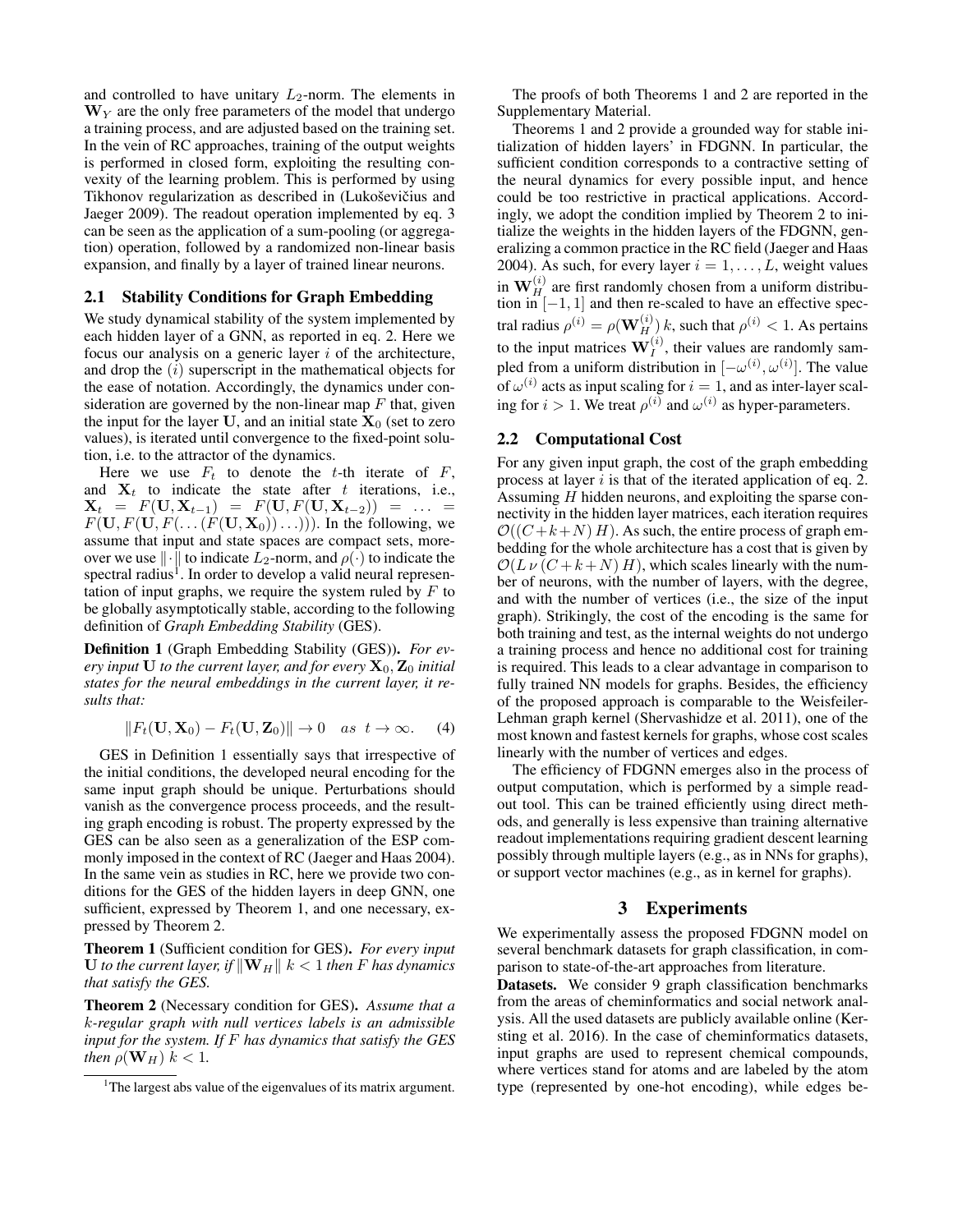tween vertices represent bonds between the corresponding atoms. In particular, MUTAG (Debnath et al. 1991) is a collection of nitroaromatic compounds and the goal is to predict their mutagenicity on Salmonella typhimurium, PTC (Helma et al. 2001) is a set of chemical compounds that are classified as carcinogenic or non-carcinogenic for male rats, COX2 (Sutherland, O'brien, and Weaver 2003) contains a set of cyclooxygenase-2 inhibitor molecules that are labeled as active or inactive, PROTEINS (Borgwardt et al. 2005) is a dataset of proteins that are classified as enzymes or non-enzymes, NCI1 (Wale, Watson, and Karypis 2008) contains anti-cancer screens for cell lung cancer. As regards the social network domain, we use IMDB-BINARY (IMDB-b), IMDB-MULTI (IMDB-m), REDDIT (binary) and COLLAB, proposed in (Yanardag and Vishwanathan 2015). IMDB-b and IMDB-m are movie collaboration datasets containing actor/actress ego-networks where the target class represent the movie genre, with 2 possible classes for IMDB-b (i.e., action or romance), and 3 classes for IMDB-m (i.e., comedy, romance, and sci-fi). REDDIT is a collection of graphs corresponding to online discussion threads, classified in 2 classes (i.e., question/answer or discussion community). Finally, COLLAB is a set of scientific collaborations, containing ego-networks of researchers classified based on the area of research (i.e., high energy, condensed matter or astro physics). Differently from the case of cheminformatics benchmarks, for the social network datasets no label is attached to the vertices in the graph. In this cases, we use a fixed (uni-dimensional) input label equal to 1 for all the vertices. For binary classification tasks, a target value in  $\{-1, 1\}$  is considered. For multi-class classification tasks, the target label for each graph is a vector representing a binary  $-1/ + 1$  one-hot encoding of the corresponding class. A summary of the datasets information is given in the Supplementary Material.

Experimental settings. We adopted a simple general setting, where all the hidden layers of the architecture in the graph embedding component shared the same values of the hyper-parameters, i.e., for  $i \geq 1$  we set: number of neurons  $H^{(i)} = H$  and effective spectral radius  $\rho^{(i)} = \rho$ ; for  $i > 1$ we set the inter-layer scaling  $\omega^{(i)} = \omega$ . In particular, we set the number of neurons in each hidden layer to  $H = 50$  for all datasets except for NCI1 and COLLAB, for which we used  $H = 500$ . We implemented very sparse weight matrices with  $C = 1$ , i.e. every hidden layer neuron receives only 1 incoming connection from the previous layer (i.e., the input layer for neurons in the first hidden layer), and 1 incoming recurrent connection from a neuron in the same hidden layer. Values of  $\rho$ ,  $\omega^{(1)}$  and  $\omega$  were explored in the same range  $(0, 1)$ . The above hyper-parameters of the graph embedding component were explored by random search, i.e., by randomly generating a number of 100 configurations within the reported ranges. For every configuration, the value of the Tikhonov regularizer for training the readout was searched in a log-scale grid in the range  $10^{-8} - 10^{3}$ . Moreover, to account for randomization aspects, for every configuration we instantiated 20 networks guesses, averaging the error on such guesses. For the graph embedding convergence process

in each layer we used a threshold of  $\epsilon = 10^{-3}$ , and maximum number of iterations  $\nu = 50$ . The projection dimension for the readout was set to twice the number of neurons in the last hidden layer, i.e.,  $P = 2$  H. Accordingly, the total number of free parameters, i.e., the number of trainable weights for the learner, is as small as 1001 for NCI1 and COLLAB, and 101 for all the other datasets (note that there is an additional weight for the output bias). For all the datasets, we used the average value of  $k$  in the dataset for network initialization.

For binary classification tasks, the output class for each graph was computed using the readout equation in eq. 3, followed by the sign function for  $-1/ + 1$  discretization. In multi-class classification tasks, to each graph was assigned an output class in correspondence of the readout unit with the highest activation. The performance on the graph classification tasks was assessed in terms of accuracy, and it was evaluated through a process of stratified 10-fold cross validation. For each fold, the FDGNN hyper-parameter configuration was chosen by model selection, by means of a nested level of stratified 10-fold cross validation applied on the corresponding training samples.

## 3.1 Results

The results achieved by FDGNN are reported in Table 1, where we show the test accuracy averaged over the outer 10 folds of the cross-validation (std are reported on the folds). We also give the performance achieved by FDGNN settings constrained to a single hidden layer  $(L = 1)$ . For comparison, in the same table we report the accuracy obtained by literature ML models for graphs. These includes a variety of NN for graphs, i.e., GNN (Scarselli et al. 2009), Relational Neural Networks (RelNN) (Blockeel and Bruynooghe 2003), Deep Graph Convolutional Neural Network (DGCNN) (Zhang et al. 2018), Parametric Graph Convolution DGCNN (PGC-DGCNN) (Tran, Navarin, and Sperduti 2018), Diffusion-Convolutional Neural Networks (DCNN) (Atwood and Towsley 2016), PATCHY-SAN (PSCN) (Niepert, Ahmed, and Kutzkov 2016). We also consider a number of relevant models from state-of-theart graph kernels: Graphlet Kernel (GK) (Shervashidze et al. 2009), Deep GK (DGK) (Yanardag and Vishwanathan 2015), Random-walk Kernel (RW) (Vishwanathan et al. 2010), Propagation Kernel (PK) (Neumann et al. 2016), and Weisfeiler-Lehman Kernel (WL) (Shervashidze et al. 2011). Moreover, we consider two further recently introduced models: a recent hybrid CNN-kernel approach named Kernel Graph CNN (KGCNN) (Nikolentzos et al. 2018), and Contextual Graph Markov Model (CGMM) (Bacciu, Errica, and Micheli 2018), which merges generative models and NN for graphs. The performance in Table 1 for the above mentioned approaches is quoted from the indicated reference (where the experimental setting for model selection was as rigorous as ours), with the exception of PK and WL on COX2, which are quoted from (Neumann et al. 2016). When more than one configuration is reported in the literature reference, we quote the result of the one with the highest accuracy.

Results in Table 1 indicate that FDGNN outperforms the best literature results on 7 out of 9 benchmarks, achieving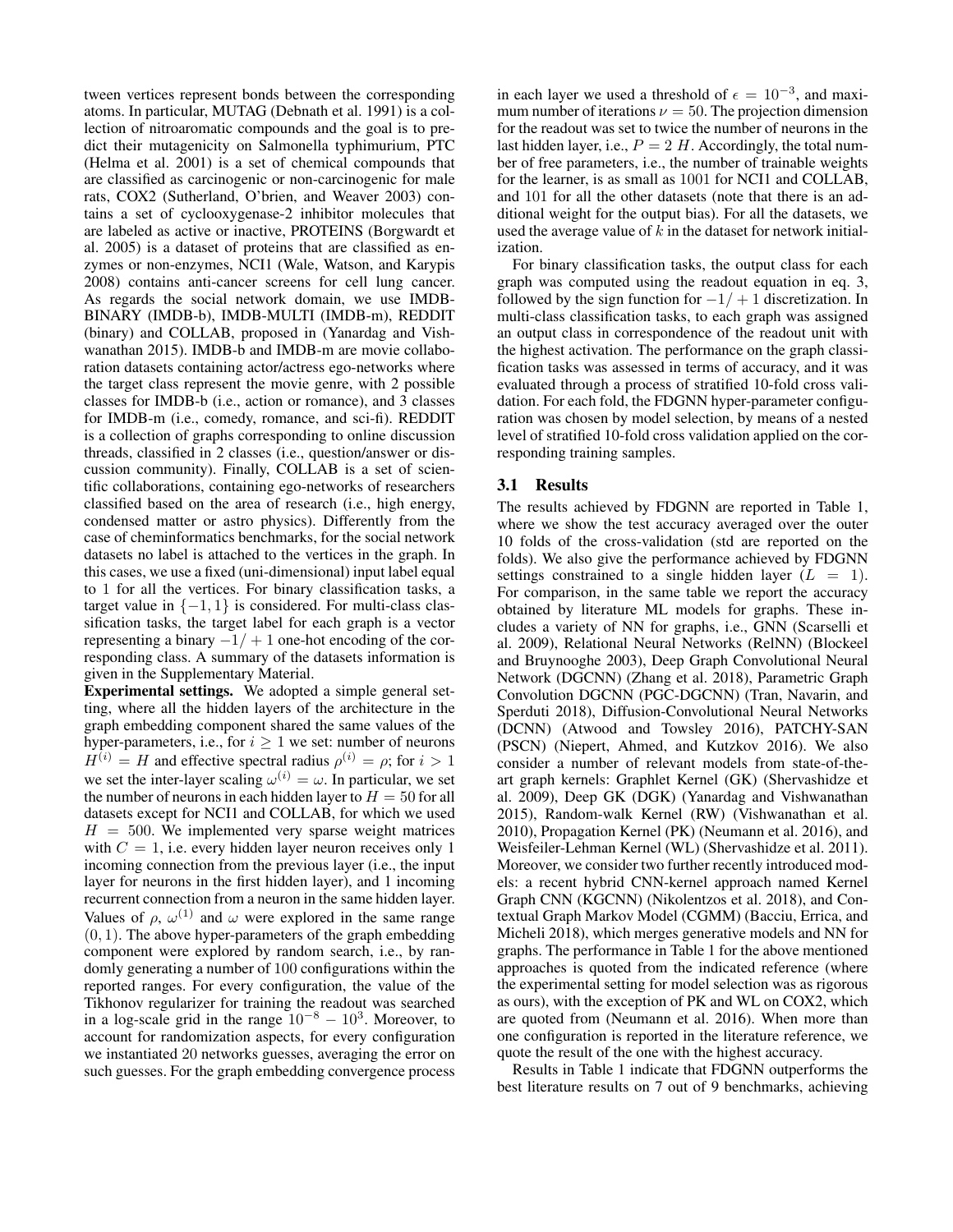|                                              | <b>MUTAG</b>                | <b>PTC</b>         | COX <sub>2</sub>         | <b>PROTEINS</b>             | NCI1               |
|----------------------------------------------|-----------------------------|--------------------|--------------------------|-----------------------------|--------------------|
| <b>FDGNN</b>                                 | $\textbf{88.51}_{\pm 3.77}$ | $63.43_{\pm 5.35}$ | $83.39_{\pm 2.88}$       | $\textbf{76.77}_{\pm 2.86}$ | $77.81_{\pm 1.62}$ |
| $FDSNN_{(L=1)}$                              | $87.38_{\pm 6.55}$          | $63.43_{\pm 5.35}$ | $82.41_{\pm 2.67}$       | ${\bf 76.77}_{\pm 2.86}$    | $77.11_{\pm 1.52}$ |
| GNN (Uwents et al. 2011)                     | $80.49_{\pm 0.81}$          |                    |                          |                             |                    |
| RelNN (Uwents et al. 2011)                   | $87.77_{\pm 2.48}$          |                    |                          |                             |                    |
| DGCNN (Zhang et al. 2018)                    | $85.83_{\pm 1.66}$          | $58.59_{\pm 2.47}$ |                          | $75.54_{\pm0.94}$           | $74.44_{\pm 0.47}$ |
| PGC-DGCNN (Tran, Navarin, and Sperduti 2018) | $87.22_{\pm 1.43}$          | $61.06_{\pm 1.83}$ | $\overline{\phantom{a}}$ | $76.45_{\pm 1.02}$          | $76.13_{\pm 0.73}$ |
| DCNN (Tran, Navarin, and Sperduti 2018)      | ۰                           |                    |                          | $61.29_{\pm 1.60}$          | $56.61_{\pm 1.04}$ |
| PSCN (Tran, Navarin, and Sperduti 2018)      |                             |                    |                          | $75.00_{\pm 2.51}$          | $76.34_{\pm 1.68}$ |
| GK (Zhang et al. 2018)                       | $81.39_{\pm 1.74}$          | $55.65_{\pm 0.46}$ |                          | $71.39_{\pm 0.31}$          | $62.49_{\pm 0.27}$ |
| DGK (Yanardag and Vishwanathan 2015)         | $82.66_{\pm 1.45}$          | $57.32_{\pm 1.13}$ | $\overline{\phantom{a}}$ | $71.68_{\pm 0.50}$          | $62.48_{\pm 0.25}$ |
| RW (Zhang et al. 2018)                       | $79.17_{\pm 2.07}$          | $55.91_{+0.32}$    |                          | $59.57_{\pm 0.09}$          |                    |
| PK (Zhang et al. 2018)                       | $76.00_{\pm 2.69}$          | $59.50_{\pm 2.44}$ | $81.00_{\pm 0.20}$       | $73.68_{\pm 0.68}$          | $82.54_{\pm 0.47}$ |
| WL (Zhang et al. 2018)                       | $84.11_{\pm 1.91}$          | $57.97_{\pm 2.49}$ | $83.20_{\pm 0.20}$       | $74.68_{\pm 0.49}$          | $84.46_{\pm 0.45}$ |
| KCNN (Nikolentzos et al. 2018)               |                             | $62.94_{\pm 1.69}$ |                          | $75.76_{\pm 0.28}$          | $77.21_{\pm 0.22}$ |
| CGMM (Bacciu, Errica, and Micheli 2018)      | 85.30                       |                    |                          |                             |                    |
|                                              |                             |                    |                          |                             |                    |

Table 1: Test accuracy of FDGNN, compared to state-of-the-art results from literature. Performance of single hidden layer versions of FDGNN ( $L = 1$ ) are reported as well. Results are averaged (and std are computed) on the outer 10 folds. Best results are highlighted in bold for every dataset.

|                                              | <b>IMDB-b</b>      | $IMDB-m$           | <b>REDDIT</b>            | <b>COLLAB</b>      |
|----------------------------------------------|--------------------|--------------------|--------------------------|--------------------|
| <b>FDGNN</b>                                 | $72.36_{+3.63}$    | $50.03_{\pm 1.25}$ | $89.48_{+1.00}$          | $74.44_{+2.02}$    |
| $FDSNN_{(L=1)}$                              | $71.79_{\pm 3.37}$ | $49.34_{+1.70}$    | $87.74_{+1.61}$          | $73.82_{\pm 2.32}$ |
| DGCNN (Zhang et al. 2018)                    | $70.03_{\pm 0.86}$ | $47.83_{\pm 0.85}$ | $\overline{\phantom{a}}$ | $73.76_{+0.49}$    |
| PGC-DGCNN (Tran, Navarin, and Sperduti 2018) | $71.62_{+1.22}$    | $47.25_{+1.44}$    |                          | $75.00_{+0.58}$    |
| PSCN (Tran, Navarin, and Sperduti 2018)      | $71.00_{\pm 2.29}$ | $45.23_{+2.84}$    |                          | $72.60_{+2.15}$    |
| GK (Yanardag and Vishwanathan 2015)          | $65.87_{+0.98}$    | $43.89_{\pm 0.38}$ | $77.34_{+0.18}$          | $72.84_{\pm 0.56}$ |
| DGK (Yanardag and Vishwanathan 2015)         | $66.96_{\pm 0.56}$ | $44.55_{+0.52}$    | $78.04_{+0.39}$          | $73.09_{+0.25}$    |
| KCNN (Nikolentzos et al. 2018)               | $71.45_{+0.15}$    | $47.46_{+0.21}$    | $81.85_{+0.12}$          | $74.93_{+0.14}$    |

state-of-the-art performance, and showing in many cases a clear improvement with respect to ML models in the area of NNs, kernel for graphs, and hybrid variants. Moreover, even in the cases where FDGNN does not achieve the top performance, its accuracy results to be the highest within the class of NN for graphs (for NCI1), or it is very close to the highest one (for COLLAB).

Results reported in Table 1 are surprising, especially considering that they are obtained by a model in which the graph embedding process is not subject to training. Relevantly, the experimental results illustrated here highlight the ability of layered GNN architectures to construct neural embeddings for graph data that are rich in an *intrinsic* way, i.e., even in the absence (or before) training of the recurrent connections. Complementarily, our results point out the important role played by the aspect of *stability* of the graph encoding process: as long as the layers of a deep GNN are able to implement such a process in a stable way, the neural representations developed in the hidden layers are *per se* useful to effectively solve real-world problems in the area of graph classification.

Table 1 also indicates the advantage of depth in the architectural setup of FDGNN. While the accuracy achieved by single hidden layer settings (i.e., for  $L = 1$ ) is already comparable to literature results, deeper settings of FDGNN consistently obtain a better performance (with the only exceptions of PTC and PROTEINS, where 1 hidden layer configurations were selected by model selection). As a further experimental reference, Table 2 shows the depth of the selected FDGNN configuration for each dataset, averaged on the 10 folds. In most cases a number of layers of  $\approx 3$  (and up to 5) is selected, testifying the effectiveness of the multilayered construction of the FDGNN architecture.

The use of untrained recurrent connections makes the proposed FDGNN strikingly efficient in applications. As evidence of this, in Table 3 we report the running times for the training and test of the selected FDGNN configurations, averaged on the 10 folds. The reported times are referred to a MATLAB implementation of FDGNN, running on a system with Intel Xeon Processor E5-263L v3 with 168 GB of RAM. Note that, although the FDGNN model is amenable for parallelization, to provide an unbiased estimation of the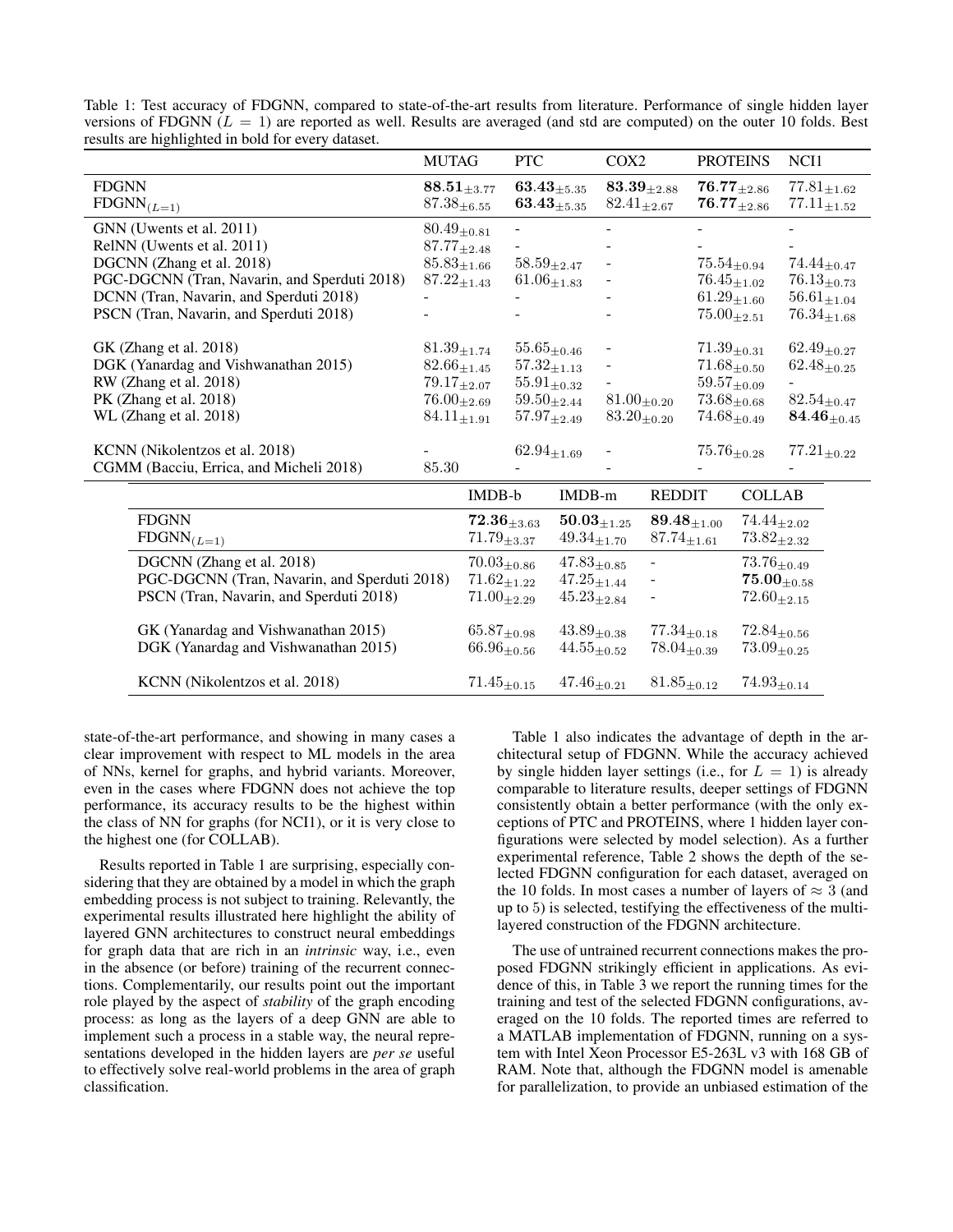Table 2: Depth of FDGNN configurations selected by the nested cross validation process. Results are averaged (and std are computed) on the outer 10 folds.

| Task             | # of layers     |
|------------------|-----------------|
| <b>MUTAG</b>     | $3.2_{\pm 1.0}$ |
| <b>PTC</b>       | $1.0_{\pm 0.0}$ |
| COX <sub>2</sub> | $2.7_{\pm 0.8}$ |
| <b>PROTEINS</b>  | $1.0_{\pm 0.0}$ |
| NCI1             | $3.8_{\pm 0.6}$ |
| <b>IMDB-b</b>    | $3.2_{\pm 1.2}$ |
| IMDB-m           | $4.4_{\pm 0.8}$ |
| <b>REDDIT</b>    | $3.0_{\pm 0.0}$ |
| COLLAB           | $4.5_{+0.8}$    |

Table 3: Running times required by FDGNN (in single core mode, without GPU acceleration). Results are averaged (and std are computed) on the outer 10 folds.

| Task             | Training                                                      | Test                                   |
|------------------|---------------------------------------------------------------|----------------------------------------|
| <b>MUTAG</b>     | $0.56_{\pm0.33}^{\prime\prime}$                               | $0.06''_{\pm 0.04}$                    |
| <b>PTC</b>       | $0.16_{\pm0.03}^{\prime\prime}$                               | $0.02_{\pm0.00}^{\prime\prime}$        |
| COX <sub>2</sub> | $1.36^{\ensuremath{\textit{\prime\prime}}\xspace}_{\pm 0.42}$ | $0.15^{\prime\prime}_{\pm0.05}$        |
| <b>PROTEINS</b>  | $2.16\%_{\pm0.47}$                                            | $0.24_{\pm0.04}^{\prime\prime}$        |
| NCI1             | $2.00\rule{0pt}{0pt}^{\prime}_{\pm0.45}$                      | $13.36''_{\pm 3.02}$                   |
| IMDB-b           | $7.46_{\pm3.14}^{\prime\prime}$                               | $0.83_{\pm0.35}^{\prime\prime}$        |
| IMDB-m           | $8.68^{\bar{\jmath}}_{\pm1.73}$                               | $0.98\ensuremath{''}\xspace_{\pm0.22}$ |
| <b>REDDIT</b>    | $2.47_{\pm0.01}^{\prime}$                                     | $16.49''_{\pm 0.28}$                   |
| <b>COLLAB</b>    | $22.86'_{+4.70}$                                              | $2.54'_{\pm 0.52}$                     |

required computation time, the reported running times were obtained using the system in single-core mode, and without any GPU acceleration. Our code is made available online<sup>2</sup> . As it can be noticed, training and test times of FDGNN (even without parallelization) are generally very low, resulting from the combination of a number of factors: the sparse design of the hidden layers' matrices, the small number of neurons in each hidden layer, and the fact the internal weights are left untrained. Moreover, also the iterative embedding stabilization process taking place in each hidden layer is in practice not computationally intensive. Overall the approach results very fast, requiring a very small number of trainable weights (up to 1001 in our experiments), especially in comparison to literature models that entail much more complex architectural settings with multiple layers of fully end-to-end trained neurons, and possibly hundreds of thousands of trainable weights.

In order to give a more concrete idea on the efficiency of the proposed approach, in Table 4 we compare the training times required by FDGNN on MUTAG with those required by GNN, GIN (Xu et al. 2018), and WL, as representatives respectively of dynamical NNs, recent convolutional NNs, and kernels models for graphs. In all cases, we used the code made available by the proponents, using the hyperparameter settings given by the authors, and the same ma-

Table 4: Comparison of training times required on MUTAG by FDGNN, GNN, GIN and WL. Results are averaged (and std are computed) on the outer 10 folds.

| <b>FDGNN</b> | <b>GNN</b>                                  | <b>GIN</b>                                | WL. |
|--------------|---------------------------------------------|-------------------------------------------|-----|
|              | $0.56''_{\pm 0.33}$ $202.28''_{\pm 166.87}$ | $499.24''_{\pm 2.25}$ $1.16''_{\pm 0.03}$ |     |

chine used for experiments on FDGNNs. Results in Table 4 indicate that FGDNN requires the smallest training times, and results to be more than 300 times faster than GNN, almost 900 times faster than GIN, and comparable to WL (but still  $\approx 2$  times faster). Relevantly, the FDGNN training speedup pairs the accuracy improvement already shown with respect to GNN and WL in Table 1, where accuracy of GIN from literature is not reported because obtained as validation accuracy of a 10-fold cross validation (while we are uniformly considering a more rigorous nested cross validation with external test set). For completeness, the performance of GIN reported in (Xu et al. 2018) ranges from 0.835 to 0.9 (depending on the variant). In similar experimental conditions, FDGNN achieves a test accuracy of 0.948.

### 4 Conclusions

We have introduced FDGNN, a novel NN model for fast learning in graph domains. The proposed approach showed that it is possible to combine the advantages of a deep architectural construction of GNN (in its ability to effectively process structured data in the form of general graphs), with the extreme efficiency of randomized NN, and in particular RC, methodologies. The randomized implementation allow us to implement untrained - but *stable* - graph embedding layers, while through the deep architecture the model is able to build a progressively more effective representation of the input graphs. Despite the simplicity of the setup and the fast computation allowed by the model, the empirical accuracy of FDGNN results to be very competitive with a large number of state-of-the-art CNN models and kernel methods for graphs.

#### References

Atwood, J., and Towsley, D. 2016. Diffusion-convolutional neural networks. In *Advances in Neural Information Processing Systems*, 1993–2001.

Bacciu, D.; Errica, F.; and Micheli, A. 2018. Contextual graph markov model: A deep and generative approach to graph processing. In *Proceedings of ICML 2018*.

Blockeel, H., and Bruynooghe, M. 2003. Aggregation versus selection bias, and relational neural networks. In *IJCAI-2003 Workshop on Learning Statistical Models from Relational Data, SRL-2003, Acapulco, Mexico*.

Borgwardt, K. M.; Ong, C. S.; Schönauer, S.; Vishwanathan, S.; Smola, A. J.; and Kriegel, H.-P. 2005. Protein function prediction via graph kernels. *Bioinformatics*  $21(suppl_1):i47-i56.$ 

Debnath, A. K.; Lopez de Compadre, R. L.; Debnath, G.; Shusterman, A. J.; and Hansch, C. 1991. Structure-activity

<sup>&</sup>lt;sup>2</sup>https://bit.ly/32gmeSQ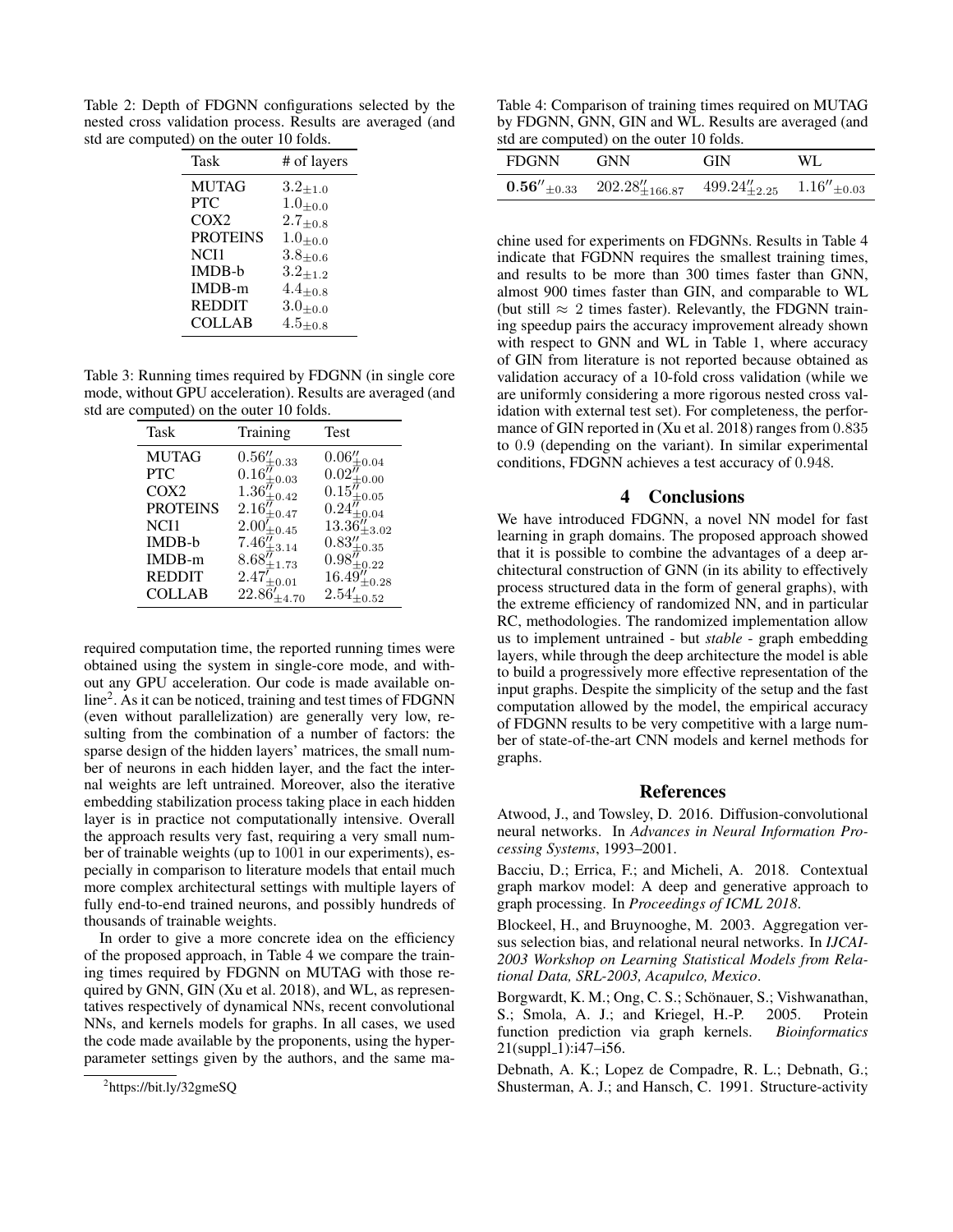relationship of mutagenic aromatic and heteroaromatic nitro compounds. correlation with molecular orbital energies and hydrophobicity. *Journal of medicinal chemistry* 34(2):786– 797.

Defferrard, M.; Bresson, X.; and Vandergheynst, P. 2016. Convolutional neural networks on graphs with fast localized spectral filtering. In *Advances in neural information processing systems*, 3844–3852.

Frasconi, P.; Gori, M.; and Sperduti, A. 1998. A general framework for adaptive processing of data structures. *IEEE Transactions on Neural Networks* 9(5):768–786.

Gallicchio, C., and Micheli, A. 2010. Graph echo state networks. In *The 2010 International Joint Conference on Neural Networks (IJCNN)*, 1–8. IEEE.

Gallicchio, C., and Micheli, A. 2013. Tree echo state networks. *Neurocomputing* 101:319–337.

Gallicchio, C.; Micheli, A.; and Pedrelli, L. 2018. Design of deep echo state networks. *Neural Networks* 108:33–47.

Helma, C.; King, R. D.; Kramer, S.; and Srinivasan, A. 2001. The predictive toxicology challenge 2000–2001. *Bioinformatics* 17(1):107–108.

Jaeger, H., and Haas, H. 2004. Harnessing nonlinearity: Predicting chaotic systems and saving energy in wireless communication. *Science* 304(5667):78–80.

Kersting, K.; Kriege, N. M.; Morris, C.; Mutzel, P.; and Neumann, M. 2016. Benchmark data sets for graph kernels.

Lukoševičius, M., and Jaeger, H. 2009. Reservoir computing approaches to recurrent neural network training. *Computer Science Review* 3(3):127–149.

Micheli, A.; Sona, D.; and Sperduti, A. 2004. Contextual processing of structured data by recursive cascade correlation. *IEEE Transactions on Neural Networks* 15(6):1396– 1410.

Micheli, A. 2009. Neural network for graphs: A contextual constructive approach. *IEEE Transactions on Neural Networks* 20(3):498–511.

Neumann, M.; Garnett, R.; Bauckhage, C.; and Kersting, K. 2016. Propagation kernels: efficient graph kernels from propagated information. *Machine Learning* 102(2):209– 245.

Niepert, M.; Ahmed, M.; and Kutzkov, K. 2016. Learning convolutional neural networks for graphs. In *International conference on machine learning*, 2014–2023.

Nikolentzos, G.; Meladianos, P.; Tixier, A. J.-P.; Skianis, K.; and Vazirgiannis, M. 2018. Kernel graph convolutional neural networks. In *International Conference on Artificial Neural Networks*, 22–32. Springer.

Scarselli, F.; Gori, M.; Tsoi, A. C.; Hagenbuchner, M.; and Monfardini, G. 2009. The graph neural network model. *IEEE Transactions on Neural Networks* 20(1):61–80.

Scarselli, F.; Tsoi, A. C.; and Hagenbuchner, M. 2018. The vapnik–chervonenkis dimension of graph and recursive neural networks. *Neural Networks* 108:248–259.

Shervashidze, N.; Vishwanathan, S.; Petri, T.; Mehlhorn, K.; and Borgwardt, K. 2009. Efficient graphlet kernels for large graph comparison. In *Artificial Intelligence and Statistics*, 488–495.

Shervashidze, N.; Schweitzer, P.; Leeuwen, E. J. v.; Mehlhorn, K.; and Borgwardt, K. M. 2011. Weisfeilerlehman graph kernels. *Journal of Machine Learning Research* 12(Sep):2539–2561.

Socher, R.; Lin, C. C.; Manning, C.; and Ng, A. Y. 2011. Parsing natural scenes and natural language with recursive neural networks. In *Proceedings of the 28th international conference on machine learning (ICML-11)*, 129–136.

Socher, R.; Perelygin, A.; Wu, J.; Chuang, J.; Manning, C. D.; Ng, A.; and Potts, C. 2013. Recursive deep models for semantic compositionality over a sentiment treebank. In *Proceedings of the 2013 conference on empirical methods in natural language processing*, 1631–1642.

Sperduti, A., and Starita, A. 1997. Supervised neural networks for the classification of structures. *IEEE Transactions on Neural Networks* 8(3):714–735.

Sutherland, J. J.; O'brien, L. A.; and Weaver, D. F. 2003. Spline-fitting with a genetic algorithm: A method for developing classification structure- activity relationships. *Journal of chemical information and computer sciences* 43(6):1906– 1915.

Tran, D. V.; Navarin, N.; and Sperduti, A. 2018. On filter size in graph convolutional networks. In *2018 IEEE Symposium Series on Computational Intelligence (SSCI)*, 1534– 1541. IEEE.

Uwents, W.; Monfardini, G.; Blockeel, H.; Gori, M.; and Scarselli, F. 2011. Neural networks for relational learning: an experimental comparison. *Machine Learning* 82(3):315– 349.

Vishwanathan, S. V. N.; Schraudolph, N. N.; Kondor, R.; and Borgwardt, K. M. 2010. Graph kernels. *Journal of Machine Learning Research* 11(Apr):1201–1242.

Wale, N.; Watson, I. A.; and Karypis, G. 2008. Comparison of descriptor spaces for chemical compound retrieval and classification. *Knowledge and Information Systems* 14(3):347–375.

Xu, K.; Hu, W.; Leskovec, J.; and Jegelka, S. 2018. How powerful are graph neural networks? In *Proceedings of ICLR 2019*.

Yanardag, P., and Vishwanathan, S. 2015. Deep graph kernels. In *Proceedings of the 21th ACM SIGKDD International Conference on Knowledge Discovery and Data Mining*, 1365–1374. ACM.

Zhang, M.; Cui, Z.; Neumann, M.; and Chen, Y. 2018. An end-to-end deep learning architecture for graph classification. In *Thirty-Second AAAI Conference on Artificial Intelligence*.